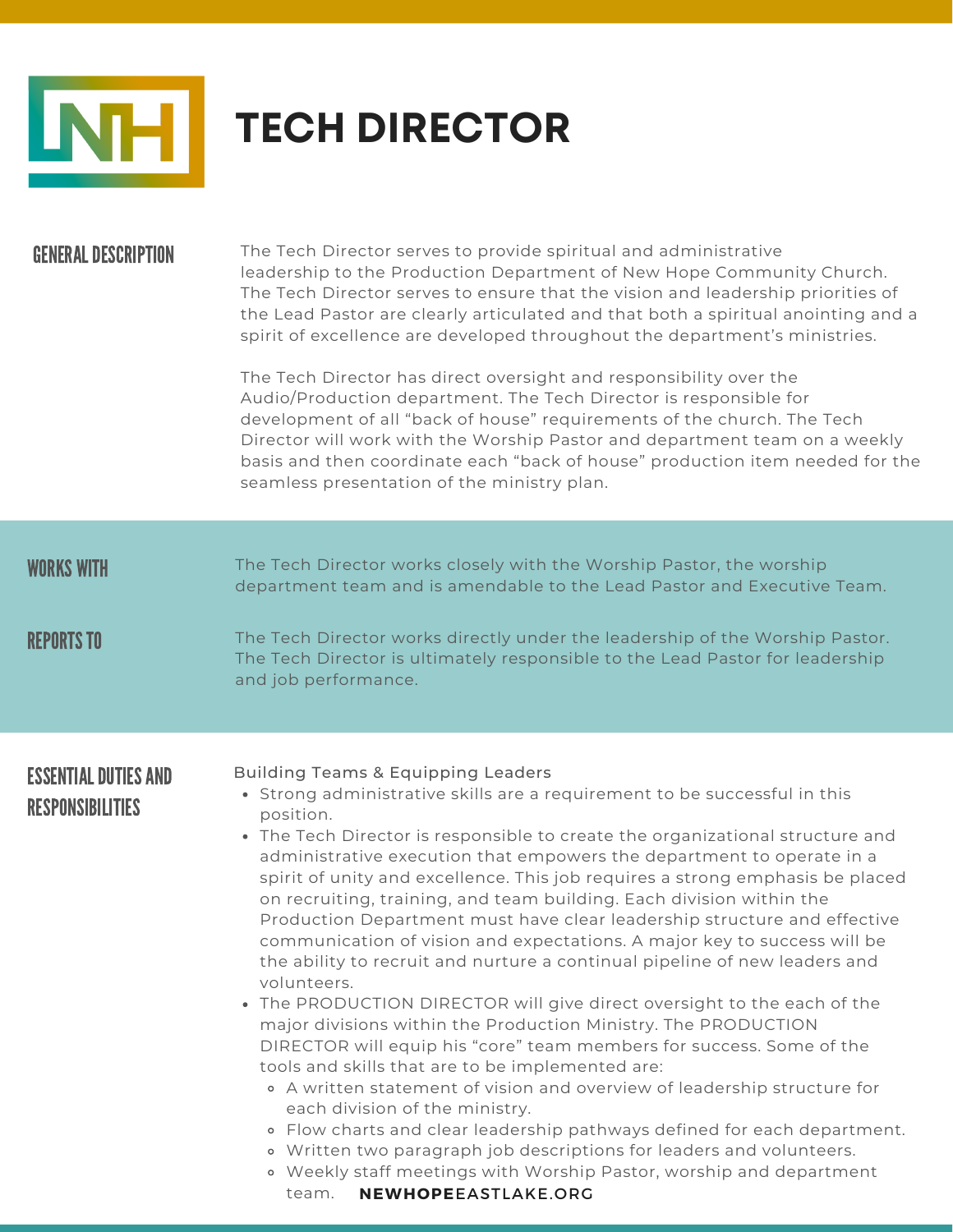

# **TECH DIRECTOR**

### ESSENTIAL DUTIES AND RESPONSIBILITIES (CONTINUED)

- Weekly staff meetings with "core" leadership team.
- Responsible for the long-term and weekly scheduling and communication with all Production staff, including weekly email and web-based reminders of volunteer's schedules.
- Each department should be trained in production management. This includes New Hope Community church standards and culture, protocol for approval of events and productions, calendar approval of events, importance of printed timelines and clear communication to all team members.
- Work with the Worship Pastor to ensure every service flows with a spirit of excellence—preparing the way for people to hear and receive from the Lord.
- Internships should be developed to create opportunity for students to learn hands-on ministry experience.

#### Setting the Table for Ministry through Excellence in the Production Department

- The Tech Director is responsible to build his teams to provide technical excellence in every service and thus prepare the table for ministry. The Tech Director will work to bring a spirit of excellence in all "back stage" ministry areas.
- Stage Preparation & Management
	- Oversee the specific stage preparation for each service.
	- o Stage preparation includes everything from stage design and equipment placement to ensuring a proper sound and video check are preformed prior to each service. Nothing should be presented on screen or stage that has not been previewed prior to a service.
	- Use technology to enhance worship and the preaching of the Word of God. Our goal is to create a positive environment and to eliminate as much distraction as possible so people can hear and respond to the Lord.
	- Recruit, train and manage the production team to help with all backstage aspects of service production and special events.
- Audio
	- Recruit, train and schedule audio engineers.
	- Provide sermon recordings for website and podcast.
	- Provide sermon series for development into product when required
	- Prepare stage with microphones and needed equipment.
	- Maintain the audio and related equipment.
	- Provide sound check of all lines/videos prior to each service.
	- Maintain and inventory all sound equipment. Track equipment usage and formalize tracking system for any department using audio or video equipment.
	- Provide audio for special events and offsite events.

#### **NEWHOPE**EASTLAKE.ORG